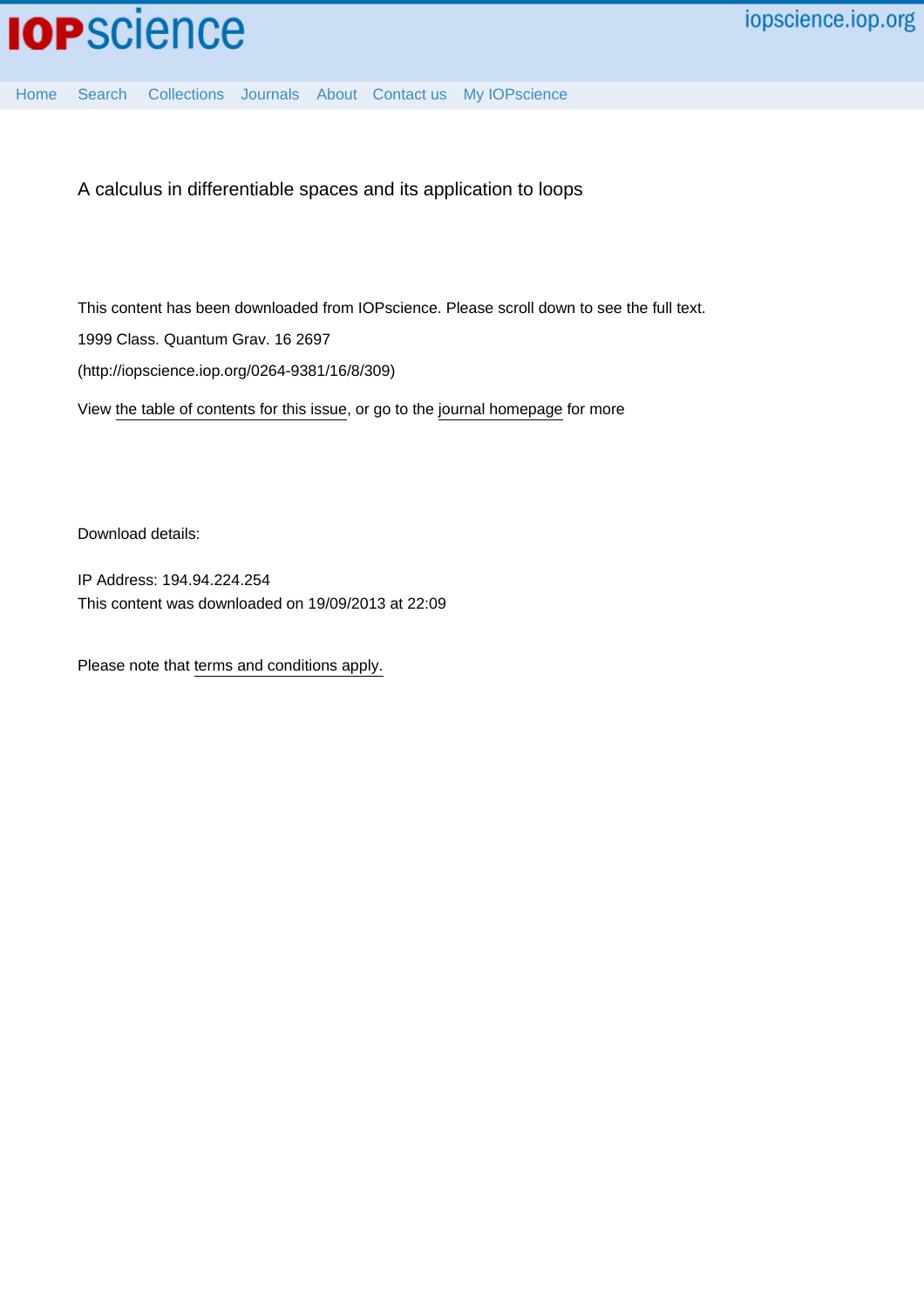# **A calculus in differentiable spaces and its application to loops**

#### Martin Reiris and Pablo Spallanzani

Centro de Matematica, Facultad de Ciencias, Igua 4225, Montevideo CP 11400, Uruguay ´

E-mail: mreiris@cmat.edu.uy and pablo@cmat.edu.uy

Received 30 June 1998, in final form 22 February 1999

**Abstract.** Recently, a set of tools has been developed with the purpose of studying quantum gravity. Until now, there have been very few attempts to put these tools into a rigorous mathematical framework. This is the case, for example, for the so-called *path bundle* of a manifold. It is well known that this topological principal bundle plays the role of a universal bundle for the reconstruction of principal bundles and their connections. The path bundle is canonically endowed with parallel transport and, associated with it, important types of derivatives have been considered by several authors: the Mandelstam derivative, the connection derivative and the loop derivative. Here we shall give a unified viewpoint for all of these derivatives by developing a differentiable calculus on differentiable spaces. In particular, we shall show that the loop derivative is the curvature of a canonically defined 1-form that we shall call the *universal connection 1-form*.

PACS number: 0420

#### **1. Introduction**

The use of paths for the study of geometric properties of manifolds have been shown to be a powerful and rich tool. This seems to be due to the fact that paths naturally carry information between their two extreme points. One example of such a transit of information is given by parallel transport, and its use introduces a sort of nonlinear duality between loops (a particular equivalence class of piecewise paths) and connections. This duality is the root for the loop representation of Yang–Mills quantum theories. It began in the work of Mandelstam [10, 11] and was followed by many others. Since the discovery by Ashtekar of a new set of variables, making gravity closer to a gauge Yang–Mills theory than geometrodynamics, much of the attention on canonical quantization for gravity has turned to trying to find a loop representation of it. In particular, it has led to solving  $(2 + 1)$ -dimensional gravity exactly [2]. After the importance of loops in gauge theory was really understood many people tried to realize a rigorous theory for it and their calculus. There are several efforts in this respect that cover different topics of the problem of the reconstruction of connections by their holonomies or certain functions of it [3], definitions of derivatives [8] and the problem of a suitable definition of the group of a loop for each particular gauge group [1].

In this paper we try a unified viewpoint for all of these results, developing a differential calculus on differentiable spaces first and then applying it to the group of loops and the path bundle. The use of differentiable spaces is inspired by the work of Chen [5], although we follow a different direction in the definition of vector fields and differentials forms. Most of the work is also based on the papers by Barrett [3] and Lewandowski [9].

0264-9381/99/082697+12\$30.00 © 1999 IOP Publishing Ltd 2697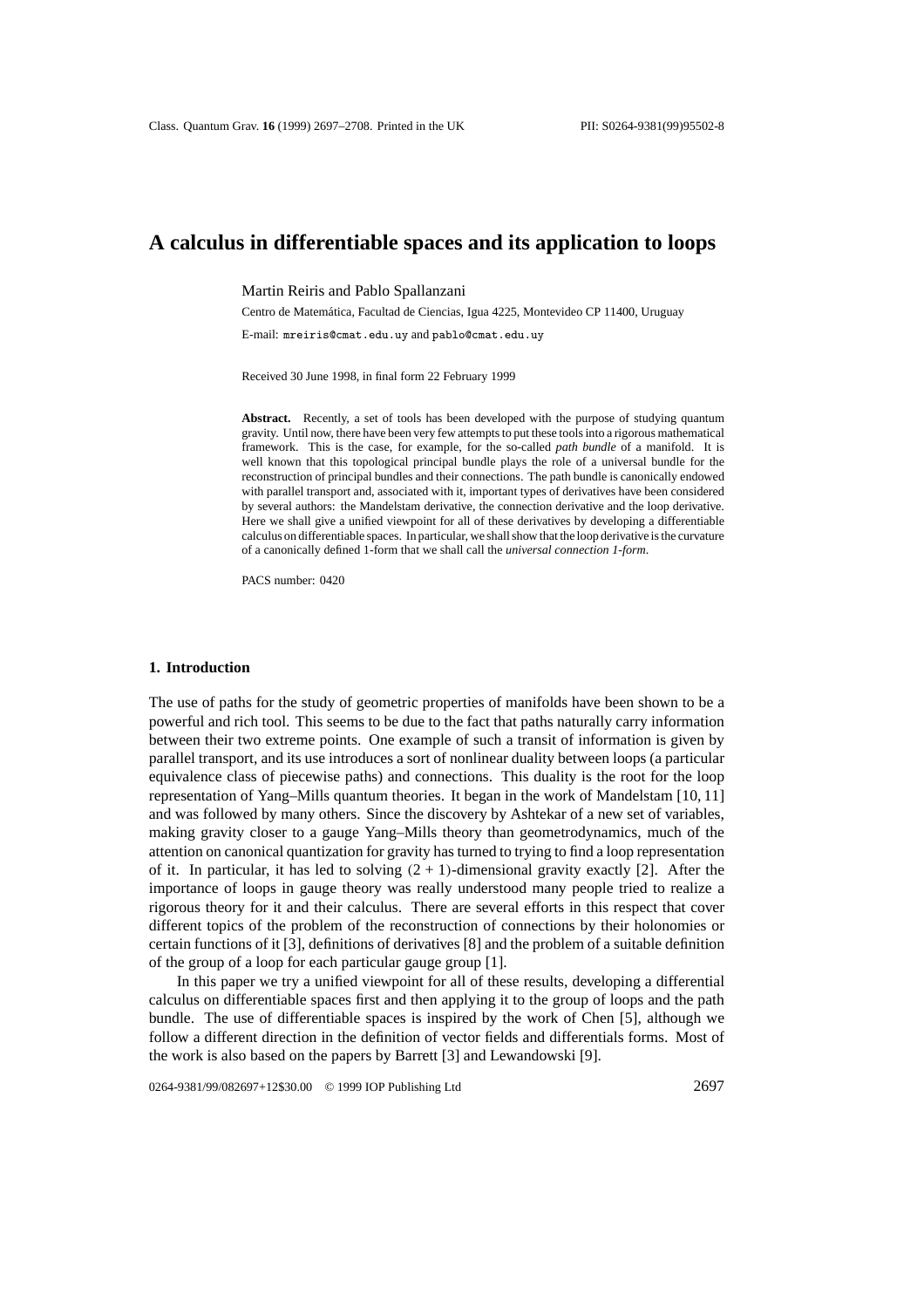The paper is organized as follows, in section 2 we recall the definition of the group of loops and the path bundle.

In section 3 we define *differentiable spaces* as a set *A* with a family of plots (functions from open sets of  $\mathbb{R}^n$  to *A*), then we can say that a function from a differentiable space *A* to  $\mathbb{R}$ is differentiable, it is when its composition with every plot is differentiable. As examples of differentiable spaces we can mention the following.

- The group of loops  $\mathcal L$ , with plots defined as functions from *U* to  $\mathcal L$  induced by piecewise differentiable functions  $f: U \times [0, 1] \rightarrow M$  such that  $f_x(0) = f_x(1) = o$ . The same is true for the path bundle *PM* but with free ends.
- Differentiable manifolds with plots taken to be all differentiable functions from open subsets of  $\mathbb{R}^n$  to the manifold.
- The group of diffeomorphisms of *M*, Diff*(M)*, with plots taken as functions from *U* to Diff(*M*), induced by differentiable functions from  $U \times M \rightarrow M$ .
- Spin networks with plots generated from functions  $\Phi: U \times \Gamma \to M$  where  $\Gamma$  is an abstract graph, that is  $\Phi$  is a family of embeddings of  $\Gamma$  in *M* parametrized by  $U$ .

Having this notion of differentiable space we define differentiable functions as mentioned above and define a vector tangent to a point  $x \in A$  as differential operators (see definition 3.2)  $D: C^{\infty}(A) \to \mathbb{R}$  satisfying the Leibnitz rule  $D(fg) = D(f)g(x) + f(x)D(g)$  and vector fields on *A* as differential operators  $X: C^{\infty}(A) \to C^{\infty}(A)$  satisfying  $X(fg) = X(f)g + f X(g)$ . Differential forms are defined as usually as multilinear alternated functions of tangent vectors and exterior derivatives are defined by a familiar formula of differential geometry (see definition 3.6). These constructions have the usual properties of the corresponding objects in finite-dimensional differentiable manifolds, in fact, they are the same when a differentiable manifold is considered as a differentiable space, and other constructions such as fibre bundles and connections can be generalized to differentiable spaces in a straightforward way. We remark that the use of differentiable spaces is valuable in itself and most of the work in this paper is devoted to showing the generality and usefulness of this kind of spaces.

In section 4 we shall recall the definition of the Mandelstam derivative. In section 5 we shall define the *universal connection 1-form*. This will be a differential 1-form in the sense of section 3 and we shall be able to express the connection derivative in terms of this universal connection. Section 6 contains our main result. We shall prove that the loop derivative considered in [8] is nothing but the curvature of the universal connection 1-form. Consequently, we obtain the Bianchi identities in [8] as the usual Bianchi identities associated with the universal connection 1-form. Finally, in section 7 we shall see how to represent a particular gauge theory using the results we obtained in the previous sections.

### **2. Group of loops, path bundle and parallel transport**

The group of loops of a manifold *M* is defined in the following way. Let *o* be a fixed point in *M*, and let *L* be the set of piecewise smooth paths  $\alpha(t)$ , parametrized from [0, 1] such that  $\alpha(0) = \alpha(1) = o$  and *PM* be the set of paths such that  $\alpha(0) = o$ . In the space of paths we define the product of two paths *α* and *β* such that  $\alpha(1) = \beta(0)$  by  $\alpha \cdot \beta(t)$  is  $\alpha(2t)$  if  $t < \frac{1}{2}$ or  $\beta(2t - 1)$  if  $t \ge \frac{1}{2}$ . And define the inverse path  $\alpha^{-1}$  by  $\alpha^{-1}(t) = \alpha(1 - t)$ . In *L* we consider the equivalence relation that identifies paths that differ by an orientation-preserving reparametrization, then we say that two paths *α* and *β* are elementary equivalent if there exists *ρ*, *ξ*, *γ* such that  $\alpha = \rho \cdot \xi$  and  $\beta = \rho \cdot \gamma \cdot \gamma^{-1} \cdot \xi$  and we define the equivalence relation  $\alpha \approx \beta$ iff there exist a sequence of paths  $\alpha = \alpha_0, \alpha_1, \ldots, \alpha_n = \beta$  with  $\alpha_i$  elementary equivalent to  $\alpha_{i+1}$ .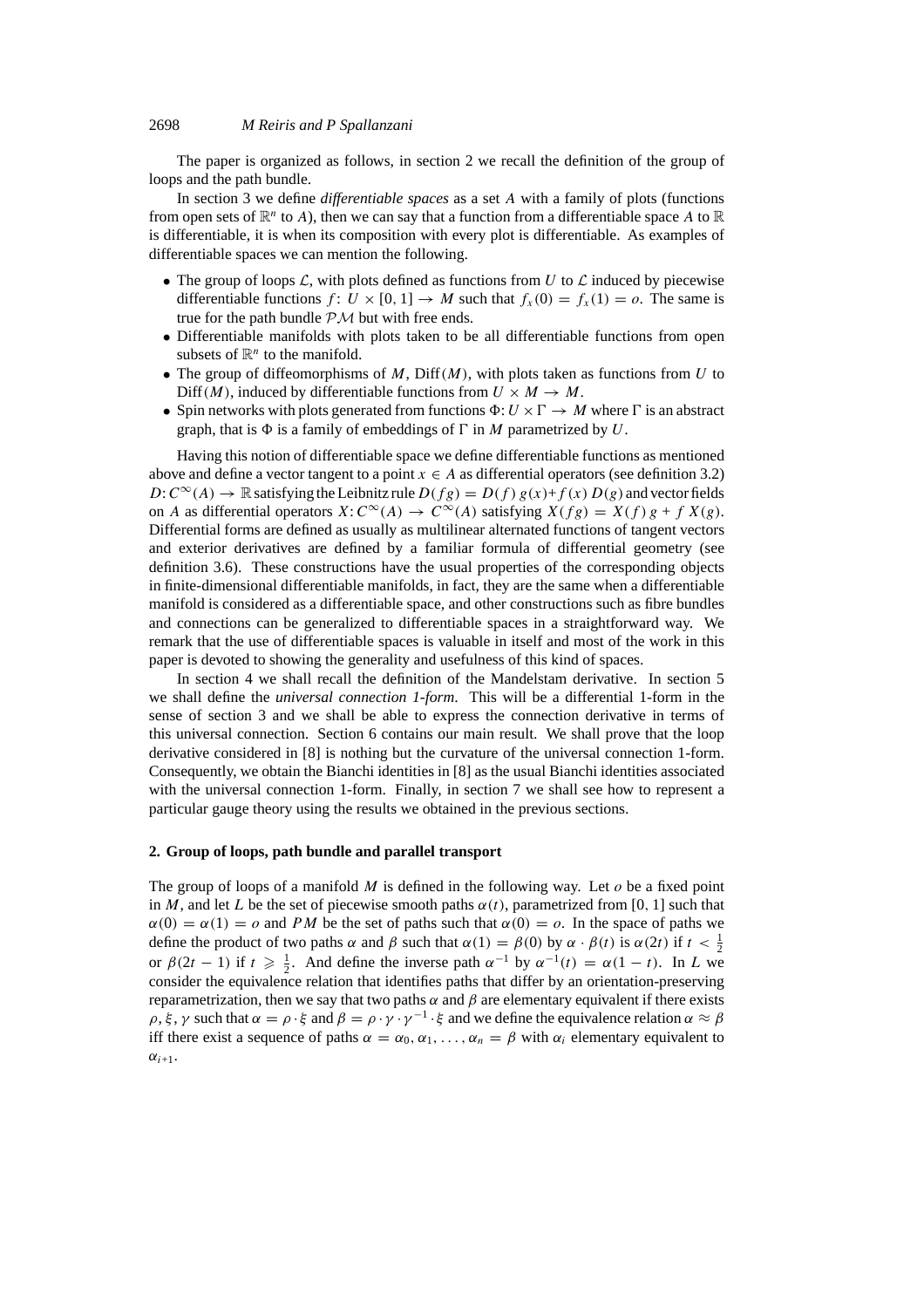**Definition 2.1.** *The group of loops is the quotient space of L by this equivalence relation and is denoted by L.*

**Observation 2.2.** *L* with the product of paths has a group structure with inverse  $\alpha^{-1}$  and *identity the constant path.*

There exist others possibilities for the definition of the equivalence relation that can lead to different loop groups [8, 1, 13].

Let *PM* denote the set of piecewise smooth paths  $\alpha : [0, 1] \rightarrow M$ , with  $\alpha(0) = 0$ .

**Definition 2.3.** *The path bundle, denoted by PM, is the quotient space of PM by the same equivalence relation that for L.*

The group of loops acts on  $P\mathcal{M}$  by left multiplication. As is explained in next section there exists a topology, the so-called Barrett topology, that makes  $(\mathcal{PM}, M, \mathcal{L}, \Pi)$  the topological principal *L*-bundle, where  $\Pi$ :  $\mathcal{PM} \rightarrow M$  is the function that assigns to each path its endpoint, thus the fibre over *x*,  $\Pi^{-1}(x)$  is the set of paths from *o* to *x* module the above-mentioned equivalence relation.

There is a canonical way to define the parallel transport in this bundle, given a path  $\gamma$  in *M* with initial point *x* and final point *y*, and an element [*α*] of the fibre of  $\mathcal{PM}$  over *x*, where *α* is a path going from *o* to *x*, the parallel transport of [*α*] over *γ* is [*α* · *γ*], which is an element of the fibre over *y*.

### **3. Differentiable structure**

In this section we define differentiable functions, tangent vectors, vector fields and differential forms for the group of loops and the path bundle.

To define differentiable functions we follow the idea of Barrett [3] and define a *homotopy* of paths to be a function from an open set *U* of  $\mathbb{R}^n$  to  $\mathcal{PM}$  (or *L*),  $\Phi: U \to \mathcal{PM}$  that is obtained from a function  $\phi: U \times [0, 1] \rightarrow M$ , such that there exists a partition of [0, 1],  $0 = i_0 < i_1 < \cdots < i_n = 1$ , such that  $\phi$  is differentiable in  $U \times [i_k, i_{k+1}]$ . Then we say that a function  $f: \mathcal{PM} \to \mathbb{R}$  is differentiable if its composition with every homotopy is differentiable.

We will advance further and define concepts such as vector fields and differential forms, but these concepts seems to appear more naturally if we work in a more general framework.

### *3.1. Differentiable spaces*

**Definition 3.1.** *A* differentiable space *is a set A with a family of functions from open subsets of*  $\mathbb{R}^n$  *to A, called* plots*, such that if*  $\Phi: U \to A$  *is a plot and if*  $g: V \to U$  *is differentiable,*  $U \subset \mathbb{R}^n$ ,  $V \subset \mathbb{R}^k$  *then*  $\Phi \circ g: V \to A$  *is a plot.* 

We endow a differentiable space *A* with the topology induced by the plots, that is, a subset *U* ⊂ *A* is open if and only if  $\Phi^{-1}(U)$  is open for every plot  $\Phi$ .

The group of loops and the path bundle are differentiable spaces with the plots taken to be homotopies, and the topology considered is the Barrett topology.

As other examples of differentiable spaces we could mention a differentiable manifold considering all the differentiable functions from open subsets of  $\mathbb{R}^n$  to *M* as plots, and the diffeomorphism group of *M*, Diff*(M)*, considering as plots the functions from open sets *U* of  $\mathbb{R}^n$  to Diff(*M*) induced by differentiable functions from  $U \times M \to M$ .

The other way of constructing new differentiable spaces is by products of other differentiable spaces. Given two differentiable spaces *A* and *B* we can give to their product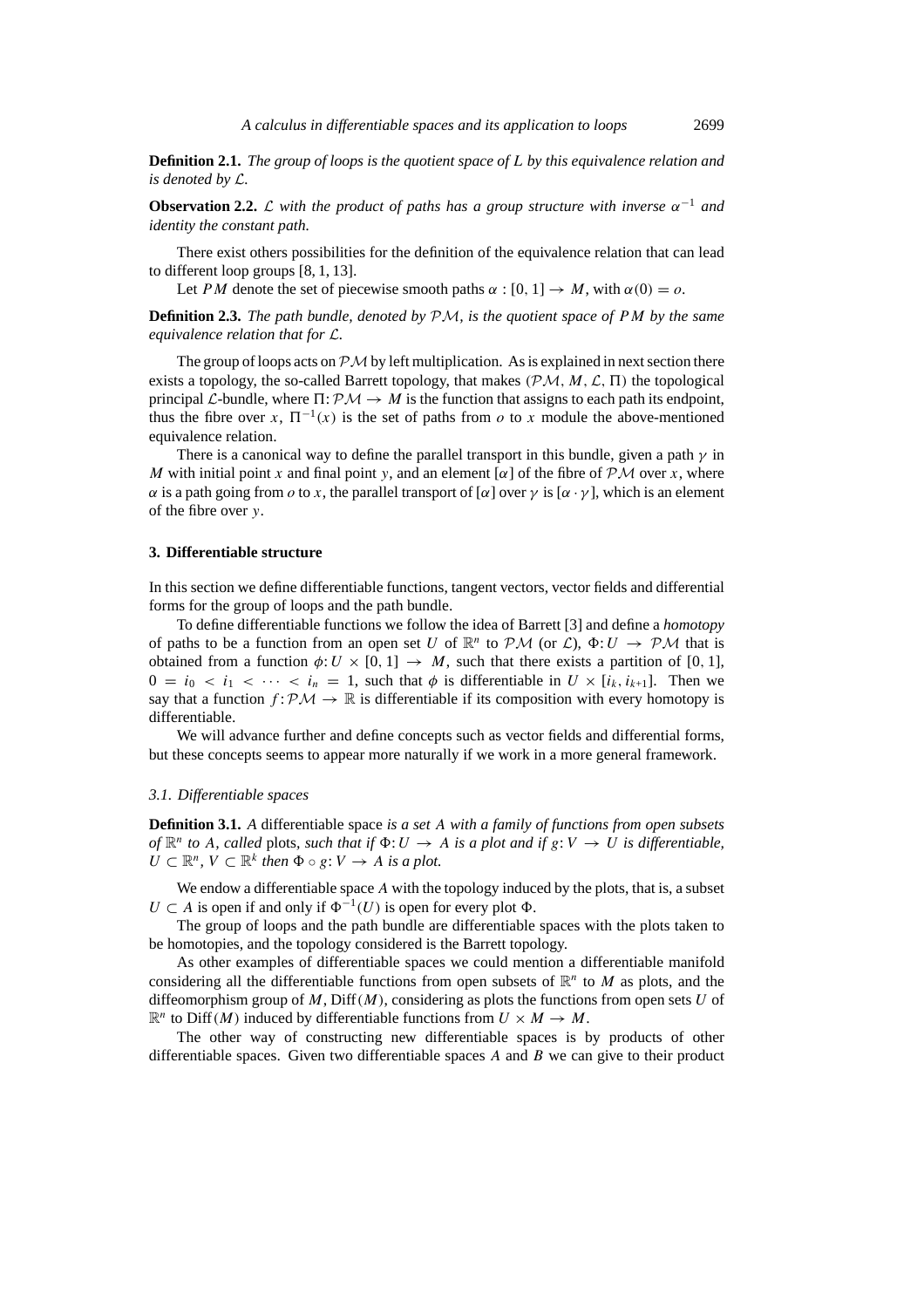*A* × *B* a structure of differentiable space; the plots of *A* × *B* are constructed as ( $\Phi$ ,  $\Phi'$ ) where  $\Phi$ is a plot of *A* and *8*<sup>0</sup> is a plot of *B* and any composition of these with differentiable functions.

### *3.2. Differentiable functions*

Generalizing the definition given for the path bundle and the group of loops we define a function  $f: A \to \mathbb{R}$  from a differentiable space *A* to be differentiable if and only if its composition with every plot of *A* is differentiable. For functions  $f: A \rightarrow B$  between two differentiable spaces, we consider *f* differentiable iff the composition of *f* with every plot of *A* is a plot of *B*. For example, the product of loops  $\cdot: \mathcal{L} \times \mathcal{L} \to \mathcal{L}$  and the action of  $\mathcal{L}$  over  $\mathcal{PM}$ ,  $\cdot: \mathcal{L} \times \mathcal{PM} \to \mathcal{PM}$ are differentiable.

### *3.3. Tangent vectors*

We want to define tangent vectors in the group of loops, remembering the definition of vectors in a manifold as directional derivatives, it is natural to define tangent vectors in the group of loops, as Lewandowski does [9], as operators *D* acting in the space  $C^{\infty}(\mathcal{L})$  such that

$$
Df = \frac{\mathrm{d}}{\mathrm{d}s}\bigg|_{s=0} f \circ \Phi
$$

where  $\Phi$  is a homotopy  $\Phi$ : ( $-\epsilon$ ,  $\epsilon$ )  $\to$  *L*. However, in our context that definition is not appropriate, the loop derivative is defined by means of a second-order derivative (see definition 6.1) and it is not clear how to define the bracket of vector fields. We are thus led to consider higher-order derivatives.

We will use the multi-index notation. A multi-index is an *n*-tuple of non-negative integers  $\alpha = (a_1, a_2, \ldots, a_n), |\alpha| = a_1 + \cdots + a_n$  and

$$
\partial^{\alpha} = \frac{\partial^{|\alpha|}}{\partial x_1^{a_1} \dots \partial x_n^{a_n}},
$$

where all the derivatives are taken in  $x_i = 0$ .

**Definition 3.2.** Let  $x_0$  be a point of A, an elemental differential operator at  $x_0$  *is a linear transformation*  $D: C^{\infty}(A) \to \mathbb{R}$  *such that there exists a plot*  $\Phi: U \to A$ *,*  $\Phi(0) = x_0$  *and a multi-index α such that*

$$
D(f) = \partial^{\alpha}(f \circ \Phi), \qquad \forall f \in C^{\infty}(A).
$$

*The space of* differential operators at  $x_0$ , denoted by  $D_{x_0}A$  *is the vector space generated by the elemental differential operators.*

Thus a differential operator at  $x_0$  is a finite linear combination of elemental differential operators at *x*0.

We now define the order of a differential operator. Let  $m_{x_0}$  be the ideal in  $C^{\infty}(A)$  of the functions that vanish in  $x_0$ , and  $m^n_{x_0}$  be the set of linear combination of products of *n* functions that vanish in  $x_0$ . We define the *order* of a differential operator at  $x_0$ ,  $D$ , as the minimum *n* such that  $D|m_{x_0}^{n+1} = 0$ . It is straightforward to check that a differential operator at  $x_0$ ,  $D$ , is of first order  $D(fg) = D(f) g(x_0) + f(x_0)D(g)$ , this motivates the following definition.

**Definition 3.3.** *The* tangent vectors *of a space A at the point*  $x_0$  *are the first-order differential operators at x*<sup>0</sup> *and the vector space of all tangent vectors at x*<sup>0</sup> *is the tangent space of A at*  $x_0$ *, denoted as*  $T_{x_0}A$ *.*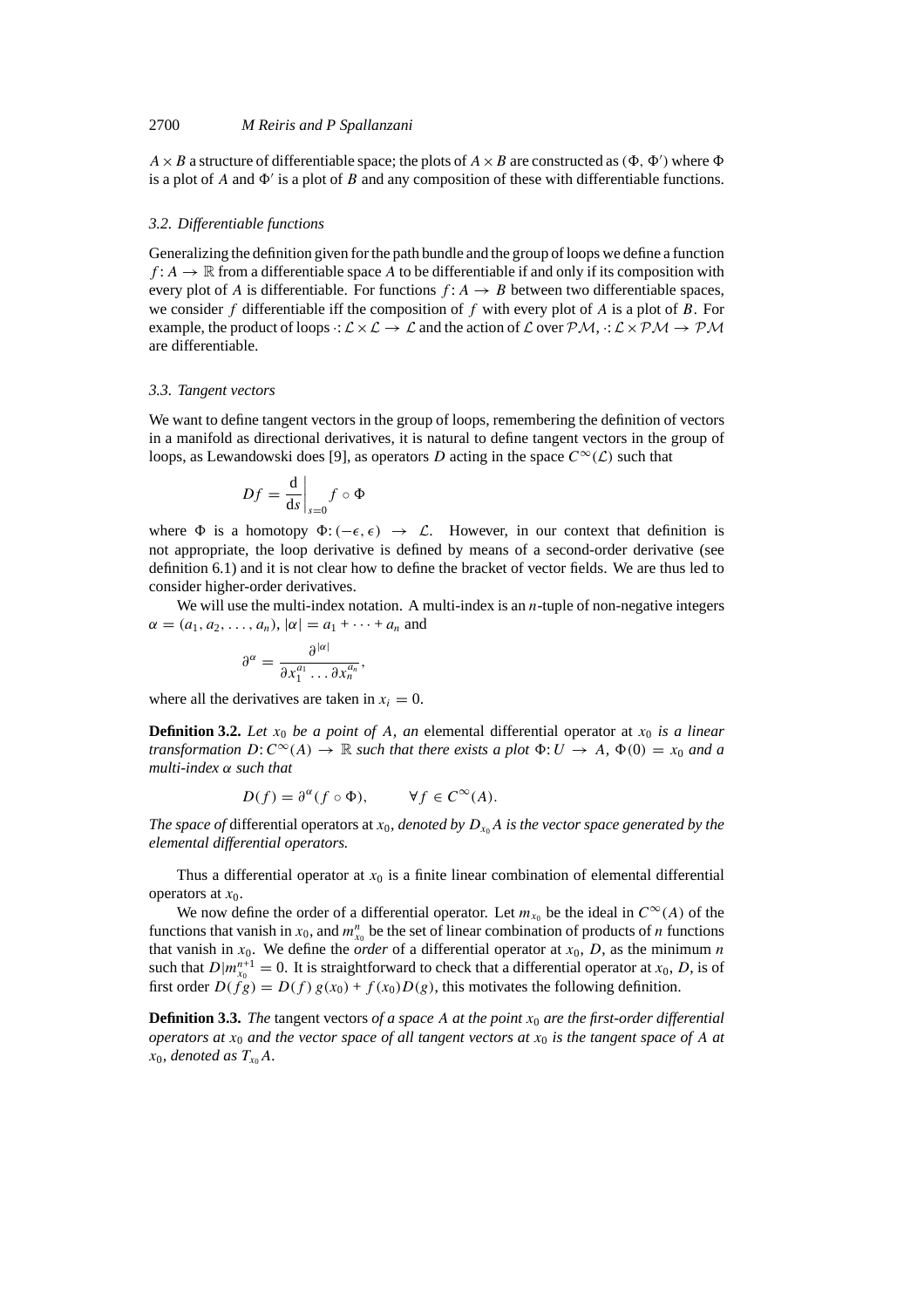When we have a function  $f: A \times B \to \mathbb{R}$  and  $D \in T_{xa}A$ ,  $D' \in T_{ya}B$  then  $D_x f(x, y)$ , meaning the differential operator applied only on the first variable, is a differentiable function from *B* to  $\mathbb{R}$ , and  $D_x D'_y f(x, y) = D'_y D_x f(x, y)$  the differential operators applied in different variables commutes, the proof is immediate. When we have  $f: A \times A \to \mathbb{R}$ ,  $D' \in T_{y_0}B$  then

$$
D_x f(x, x) = D_x f(x, x_0) + D_x f(x_0, x),
$$

the proof of this requires the following theorem.

**Theorem 3.4.**  $T_{(x_0, y_0)} A \times B = T_{x_0} A \oplus T_{y_0} B$ .

**Proof.** If *D* is an elemental differential operator (diff. op.) at  $(x_0, y_0)$  we can see from the definition that *D* can be written as

$$
D = \bar{D}_0 + \hat{D}_0 + \sum_{i=1}^n \bar{D}_i \hat{D}_i,
$$

where  $\bar{D}$  are diff. op. at  $x_0$  and  $\hat{D}$  are diff. op. at  $y_0$ , then any differential operator can be written in this way.

Next we impose that the operator *D* be of first order, considering the cases  $g(x, y) = f(x)$ and  $g(x, y) = h(y)$  we see that  $\bar{D}_0$  and  $\hat{D}_0$  are of first order, then  $D' = \sum_{i=1}^n \bar{D}_i \hat{D}_i$  is also of first order.

We want to prove that  $D'$  is null, by absurdity, let us assume that it is not null.

The operator *D'* can be written in many ways as a sum  $\sum_{i=1}^{n} \overline{D}_i \hat{D}_i$ , we choose those with less number of terms, then  $\overline{D}_i$  are linearly independent (if not we can combine terms to obtain a sum with fewer terms).

 $\hat{D}_1$  is not null (if not we can eliminate the term  $\bar{D}_1 \hat{D}_1$  of the sum) then there is a function *g* that vanishes in  $y_0$  such that  $\hat{D}_1(g) \neq 0$ ; for all functions f that vanish in  $x_0$  we define  $h(x, y) = f(x) g(y)$  then  $D'(h) = 0$  because *h* is a product of two functions that vanish in  $(x_0, y_0)$  and *D'* is of first order, then

$$
\overline{D}_1(f)\overline{D}_1(g)+\cdots+\overline{D}_n(f)\overline{D}_n(g)=0.
$$

for all *f* and  $\hat{D}_1(g) \neq 0$ , then  $\bar{D}_i$  are linearly dependent, which is absurd.

Given a differentiable function  $f: A \rightarrow B$  where *A* and *B* are differentiable spaces, then we can define its differential as a map from  $T_xA$  to  $T_{f(x)}B$ , let  $D \in T_xA$ , the operator  $d_x f(D)$ is defined as  $d_x f(D)(g) = D(g \circ f)$ , where *g* is any function on  $C^{\infty}(B)$ .

### *3.4. Tangent bundle*

We can define the tangent bundle *T A* of a differentiable space *A* as the disjoint union of the tangent spaces, and it can be given a differentiable structure, for this we take as an auxiliary construction the differential bundle *DA* defined as the disjoint union of the spaces of differential operators at *x* for every  $x \in A$ , and the projection  $\pi: DA \to A$  such that  $\pi(D) = x$  iff *D* is a differential operator in *x*.

Given a plot  $\Phi: V \times U \to A$  we define an elemental plot  $\Psi: U \to DA$  as  $\Psi = \partial^{\alpha} \Phi$ where the derivation is taken only with respect to the first variables (those which lie in *V* ), that is  $\Psi(x)$  is the differential operator in  $\Phi(0, x)$  such that  $\Psi(x)(f) = \partial_y^{\alpha} f(\Phi(y, x))$ . Then we define the plots in *DA* as finite linear combinations of elemental plots  $\Psi = a_1 \Psi_1 + \cdots + a_n \Psi_n$ where  $\Psi_i: U \to DA$  are elemental plots and  $\pi \circ \Psi_i = \pi \circ \Psi_j$ , in this way  $\Psi_i(x)$  are differential operators over the same point, the sum is a differential operator at that point.  $TA \subset DA$  thus we define a plot in *TA* as a function  $\Phi: U \to TA$  that is a plot in *DA*.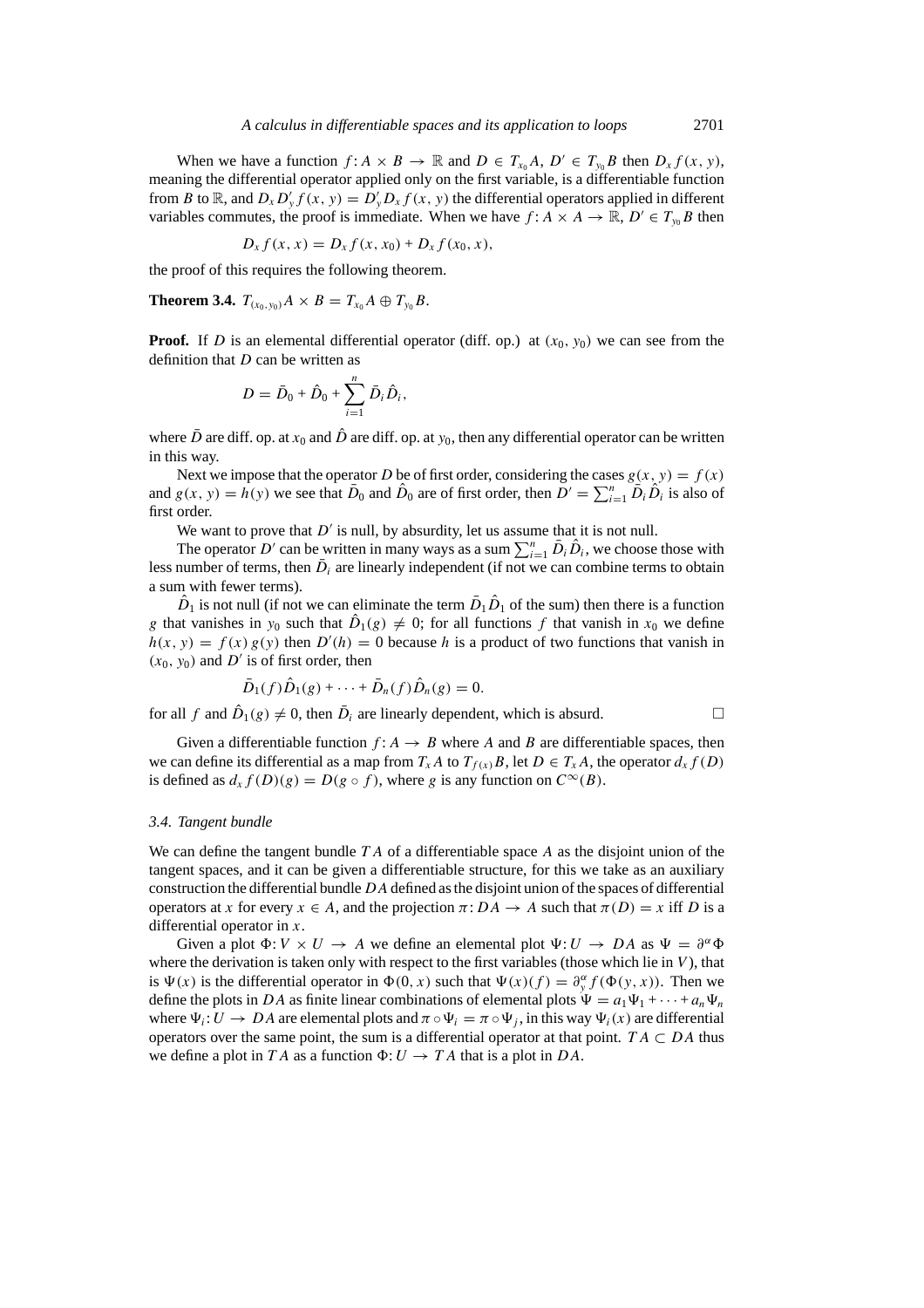We now investigate when the tangent bundle is locally trivial, that is for every point  $x \in A$  there is a neighbourhood *U* of *x* such that *TU* is diffeomorphic to  $U \times T$ , A with a diffeomorphism that is linear restricted to each tangent space. A sufficient condition for this is the existence for every point  $x \in A$  of a neighbourhood *U* of *x* and a differentiable function  $f: U \times U \times U \rightarrow A$ . We can see this *f* as a function  $f_{x,y}: U \rightarrow A$  indexed by  $x, y \in U$ , such that  $f_{x,y}(y) = x$ , and  $f_{x,y}$  is a local diffeomorphism, then the differential of  $f_{x,y}$  is a function from  $T_yA$  to  $T_xA$ , thus we can construct a diffeomorphism  $\phi: TU \to U \times T_xA$  as

 $\phi(D) = d_{\pi(D)} f_{x,\pi(D)}(D)$ .

In the case of *L* we construct the function *f* simply as  $f(\alpha, \beta, \gamma) = \alpha \cdot \beta^{-1} \cdot \gamma$ . In *PM* we define  $f(\alpha, \beta, \gamma)$ :  $\Pi^{-1}(U) \times \Pi^{-1}(U) \times \Pi^{-1}(U) \to \mathcal{PM}$  where *U* is a convex neighbourhood of the final point of  $\gamma$  as  $f(\alpha, \beta, \gamma) = \alpha \cdot \epsilon_{\alpha, \beta} \cdot \beta^{-1} \cdot \gamma \cdot \epsilon$  where  $\epsilon_{\alpha, \beta}$  is the straight line joining the end points of  $\alpha$  and  $\beta$ , and  $\epsilon$  is  $\epsilon_{\alpha,\beta}$  moved to the final point of  $\gamma$  as we can see in figure 1.



**Figure 1.** Plot of  $f(\alpha, \beta, \gamma)$ .

#### *3.5. Vector fields*

We define vector fields as sections of the tangent bundle, a section is a differentiable function  $X: A \rightarrow TA$ , such that  $\pi \circ X = id$ , that is  $X(x)$  is a tangent vector over the point *x*. Given a section *X* there is an associated operator  $\hat{X}$ :  $C^{\infty}(A) \to C^{\infty}(A)$  such that  $\hat{X}(f)(x) = X(x) f$ . Similarly, we can define sections in *DA* and its associated operators, then we have:

- A section of *DA* is a section of *T A* (vector field) iff it satisfies the Leibnitz rule.
- If  $D_1$ ,  $D_2$  are sections of DA then  $D_1D_2$  (considered as a operator) is a section of DA.
- As a consequence of the latter, the bracket of two vector fields is well defined.

The fact that the bracket is well defined permits us to define the Lie algebra of  $\mathcal L$  as the space of right-invariant vector fields in  $\mathcal{L}$ . A vector field  $X: \mathcal{L} \to T\mathcal{L}$  is right invariant if for every  $\gamma \in \mathcal{L}$ ,  $dR_{\gamma} \circ X = X \circ R_{\gamma}$ , where  $R_{\gamma}: \mathcal{L} \to \mathcal{L}$  is the multiplication by  $\gamma$  on the right  $R_{\gamma}(\alpha) = \alpha \cdot \gamma$  and  $dR_{\gamma} : T\mathcal{L} \to T\mathcal{L}$  is the differential of  $R_{g}$ . The Lie bracket of two elements of the Lie algebra of  $\mathcal L$  is simply the bracket of the right-invariant vector field.

### *3.6. Differential forms*

The differential forms are defined as usual in differential geometry. First we define  $\bigoplus^p TA$ as the fibre bundle over *A* such that the fibre over each element *x* is  $\bigoplus^p T_xA$ , that is a element of  $\bigoplus^p TA$  is a *p*-tuple  $(v_1, \ldots, v_n)$  where  $v_1, \ldots, v_i$  are tangent vectors to *A* over the same point.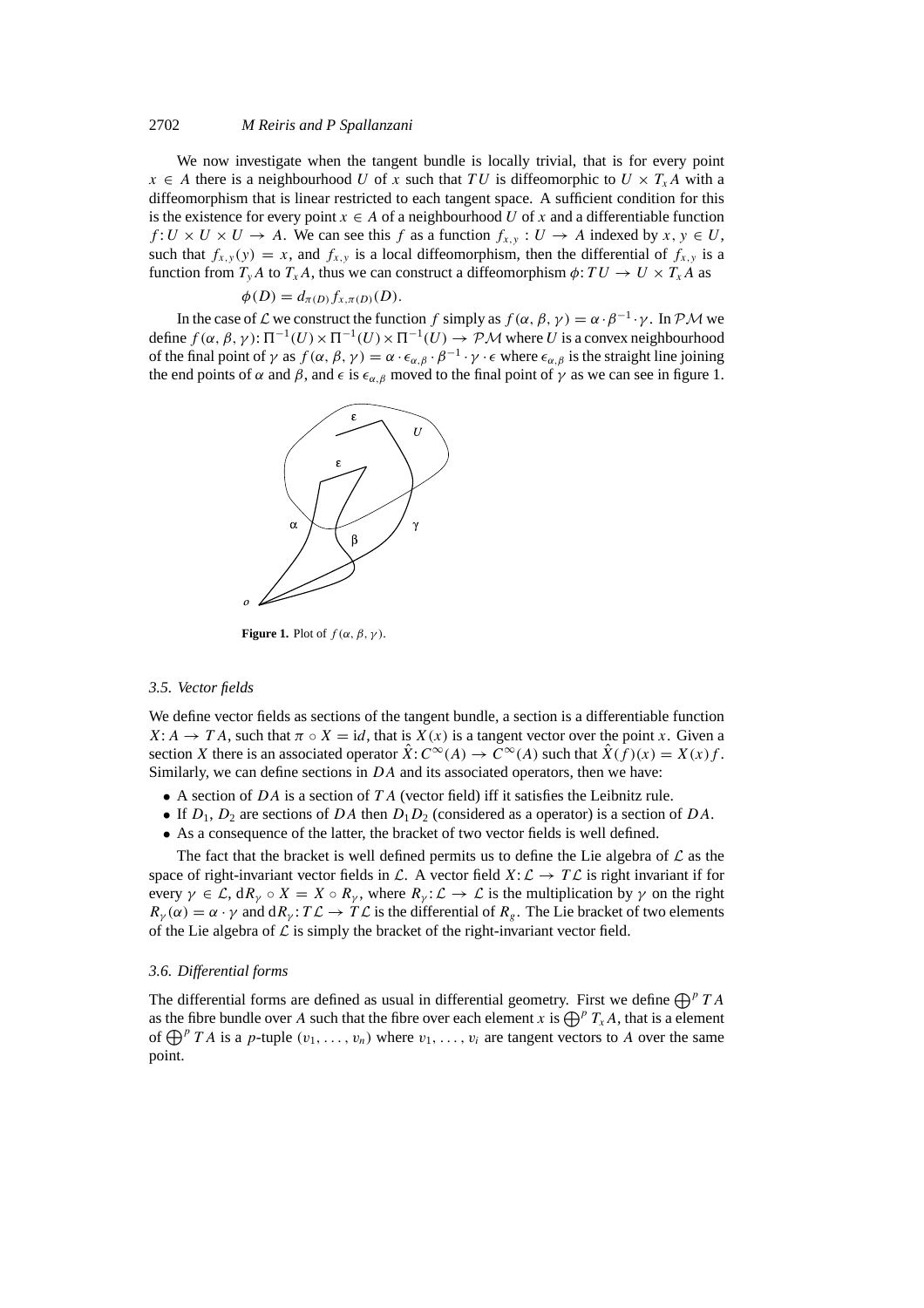**Definition 3.5.** *A p-form ω is defined as an alternated, multilinear differentiable function*  $\omega: \bigoplus^p TA \to \mathbb{R}$ .

This means that for every  $x \omega_x$ :  $(T_x A)^p \to \mathbb{R}$  is a multilinear and alternated function. The differentiability of  $\omega$  implies that for every *p*-tuple of vector fields  $X_1, \ldots, X_n$  the function  $x \mapsto \omega_x(X_1(x), \ldots, X_p(x))$ , denoted simply by  $\omega(X_1, \ldots, X_p)$ , is differentiable.

Next we define the exterior derivative of a form, now we require that the tangent bundle of *A* be locally trivial. Because of local triviality of the tangent bundle every vector  $v \in T_x A$ can be extended locally to a vector field  $X: U \rightarrow TA$ , such that *U* is a neighbourhood of *x* and  $X(x) = v$ , thus it is correct to define the exterior derivative  $d\omega_x(v_1, \ldots, v_n)$  using vector fields  $X_1, \ldots, X_n$  such that  $X_i(x) = v_i$  if we prove that the result only depends on  $v_1, \ldots, v_n$ .

**Definition 3.6.** *The* exterior derivative *of*  $\omega$  *is defined as* 

$$
d\omega(X_1, ..., X_{n+1}) = \frac{1}{n+1} \left[ \sum_{i=1}^{n+1} (-1)^{i+1} X_i(\omega(X_1, ..., \hat{X}_i, ..., X_{n+1})) + \sum_{i < j} (-1)^{i+j} \omega([X_i, X_j], X_1, ..., \hat{X}_i, ..., \hat{X}_j, ..., X_{n+1}) \right].
$$

By the formula we see that  $d\omega$  is also multilinear and alternated, but it remain to be proved that it is local too. Let us prove this in the next lemma.

**Lemma 3.7.**  $d\omega(X_1, \ldots, X_n)(x)$  *only depends on the values*  $X_i(x)$ *.* 

**Proof.** Because of linearity, it is sufficient to show that  $d\omega(X_1, \ldots, X_{n+1})(x) = 0$  when  $X_1(x) = 0$ . Looking at the formula it is also sufficient to show that

 $X_i(x) (\omega(X_1, \ldots, \hat{X}_i, \ldots, X_{n+1})) + \omega([X_1, X_i], X_2, \ldots, \hat{X}_i, \ldots, X_{n+1}) (x) = 0.$ 

Let us consider the 1-form  $\omega(X) = \omega(X, X_2, \ldots, \hat{X}_i, \ldots, X_{n+1})$  then what we have to prove is

 $Y(x) \omega(X) + \omega([X, Y]) (x) = 0$ 

whenever  $X(x) = 0$ .

Next we construct, using a local trivialization of the tangent bundle, a function  $X: U \times U \rightarrow$ *T A*, where *U* is a neighbourhood of *x* that verifies

- $X(y, z) \in T_y A$
- $X(y, y) = X(y)$
- $X(y, x) = 0$ .

The proof then follows looking at the equalities

$$
Y_y(x) \omega(X(y, y)) = Y_y(x) \omega(X(y, x)) + Y_y(x) \omega(X(x, y))
$$
  
=  $Y_y(x) \omega(X(x, y)) = \omega(Y_y(x) X(x, y))$   
[X, Y](x) =  $-Y_y(x) (X(y)) = -Y_y(x) (X(y, y))$   
=  $-Y_y(x) (X(y, x)) - Y_y(x) (X(x, y)) = -Y_y(x) (X(x, y))$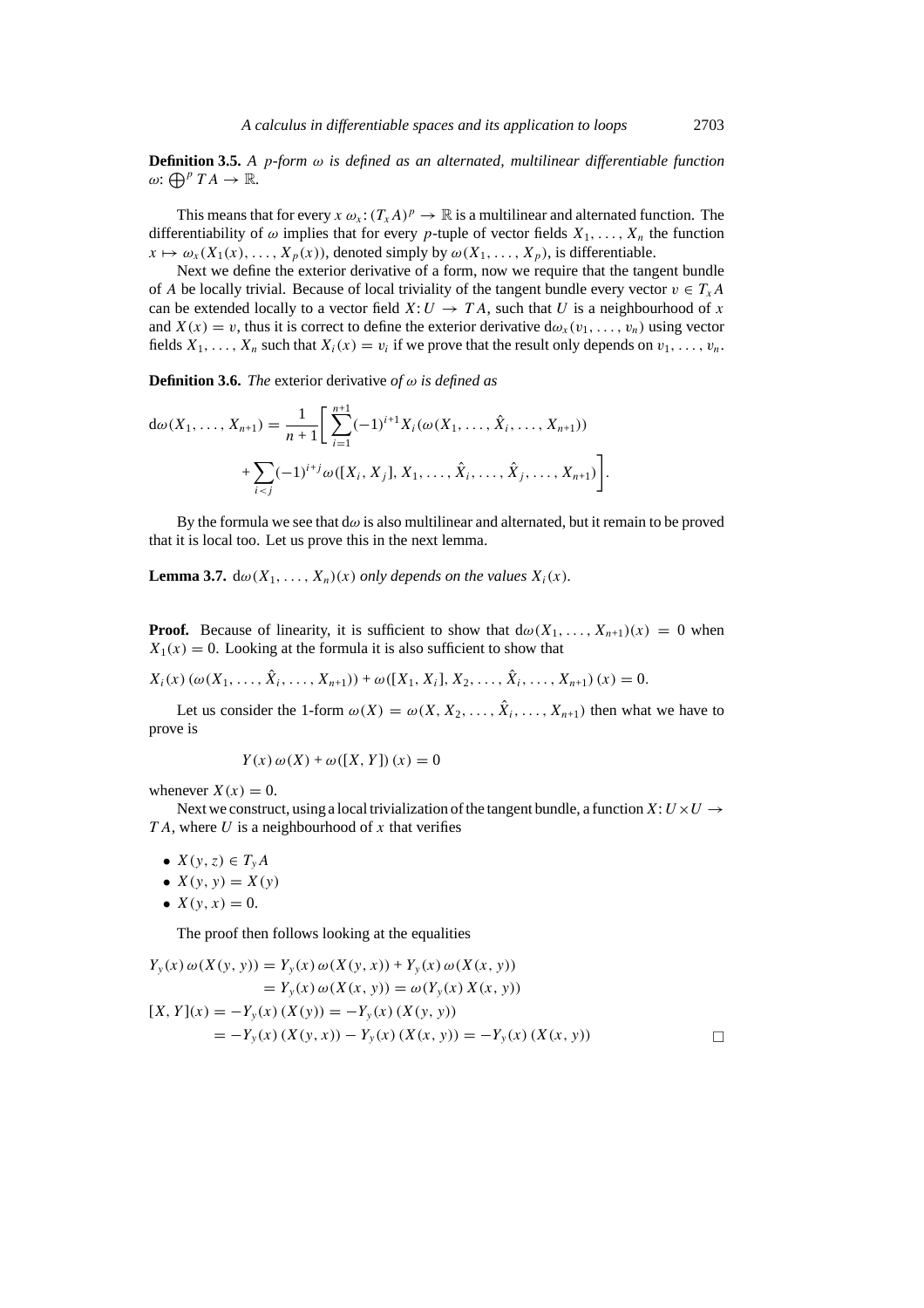# **4. Mandelstam derivative**

The parallel transport defined in section 2 induces a set of planes in *PM* that will be the horizontal planes of the universal connection 1-form that we shall define later.

**Definition 4.1.** *The Mandelstam derivative on*  $\pi_o^x$  *in the direction of*  $v \in T_xM$  *is given by* 

$$
D_v f(\pi_o^x) = d_x(f \circ \Phi)(v)
$$

*where φ is a family of curves represented by*

$$
\phi(y, t) = \begin{cases} \pi_o^x(2t) & 0 \leq t \leq \frac{1}{2} \\ g((2t - 1) g^{-1}(y)) & \frac{1}{2} \leq t \leq 1 \end{cases}
$$

*and*

$$
\Phi(y) = [t \mapsto \phi(y, t)]
$$

*where*  $g: U \to M$  *is a chart with U a convex neighbourhood of* 0 *and*  $g(0) = x$ *.* 

**Observation 4.2.** *If we call*  $\delta v$  *the segment (in the chart g) from x to*  $x + \epsilon v$  *then* 

$$
f(\pi_o^x \cdot \delta v) = f(\pi_o^x) + \epsilon D_v f + o(\epsilon).
$$

Thus the Mandelstam derivative coincides with the one defined in [8].

It needs to be proved that the definition does not depend of the chart *g*, for that we first state a lemma proved in [3].

**Lemma 4.3.** *If*  $\phi$ : $(-\epsilon, \epsilon) \times [0, 1] \rightarrow M$  *is a homotopy of loops where*  $\phi(0, t) = o$  *is the constant loop and*  $\Phi(s) = [t \mapsto \phi(s, t)]$  *then for any differentiable function*  $f: \mathcal{L} \to \mathbb{R}$ *,* 

$$
\left.\frac{\mathrm{d}}{\mathrm{d}s}\right|_{s=0}f\circ\Phi=0.
$$

**Proof.**  $\phi(0, t) = o$  for all t in [0, 1] so we can assume that  $\phi(s, t)$  is contained in a neighbourhood of *o* for all  $s \in (-\epsilon, \epsilon)$  and we can choose that neighbourhood such that there is a local chart of *M*,  $g: U \to M$ ,  $g(0) = o$ . We consider  $\phi: (-\epsilon, \epsilon) \times [0, 1] \to \mathbb{R}^n$ , then  $\phi(s, t) = (\phi_1(s, t), \ldots, \phi_n(s, t))$ , let

$$
\phi'(s_1, ..., s_n, t) = (\phi_1(s_1, t), ..., \phi_n(s_n, t)),
$$

and  $\Phi'$  the associated function from  $(-\epsilon, \epsilon)^n$  to  $\mathcal{PM}$ , let  $\Delta: \mathbb{R} \to \mathbb{R}^n$  be the diagonal function, then  $\phi = \phi' \circ \Delta$ , and  $\Phi = \Phi' \circ \Delta$ , then

$$
\frac{\mathrm{d}}{\mathrm{d}s}\bigg|_{s=0}f\circ\Phi=\frac{\partial}{\partial s_1}f\circ\Phi'+\cdots+\frac{\partial}{\partial s_n}f\circ\Phi'
$$

but when all the  $s_i$  except one are zero the loop  $\Phi'$  is contained in a segment, and hence is null, then  $\partial/\partial s_i f \circ \Phi' = 0$ .

**Proposition 4.4.** *Let*  $\alpha$ :  $(-\epsilon, \epsilon) \rightarrow M$  *be any curve with*  $\alpha(0) = x$  *and*  $\dot{\alpha}(0) = v$ *, define the homotopy of paths*  $\Phi(s) = \pi_o^x \cdot [t \mapsto \alpha(st)]$ *, and let the operator*  $\tilde{D}_v$  *be such that* 

$$
\tilde{D}_v(f) = \frac{\mathrm{d}}{\mathrm{d}s}\bigg|_{s=0} f \circ \Phi
$$

*then*  $\tilde{D}_v = D_v$ .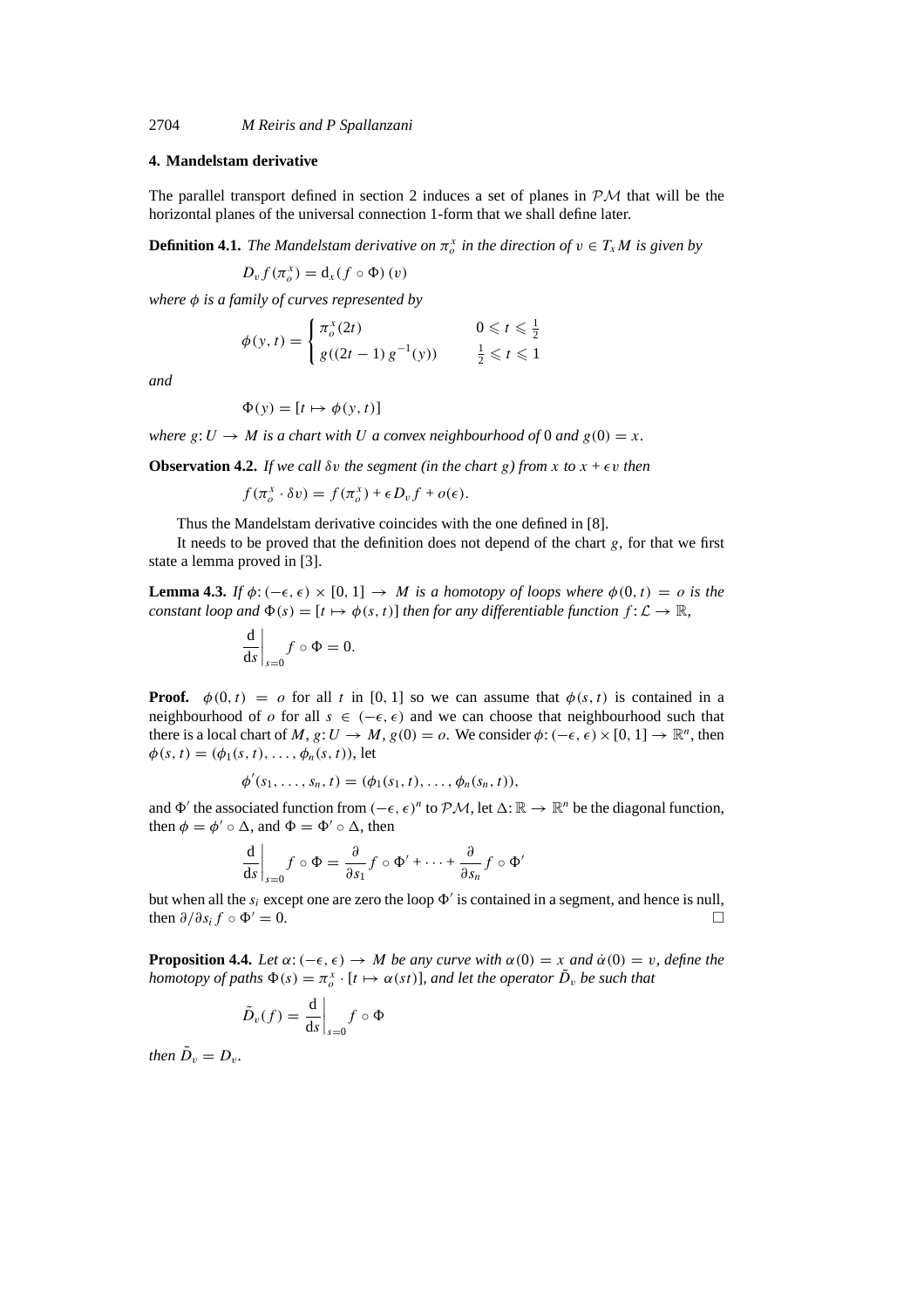**Proof.** Let  $\alpha(s) = (\alpha_1(s), \dots, \alpha_n(s))$  in the chart *g* and assume that in that chart  $v = e_1$  where  $e_1, \ldots, e_n$  is the canonical basis of  $\mathbb{R}^n$ , then  $\alpha'_1 = 1$  and  $\alpha'_i = 0, i = 2, \ldots, n$ .

We construct the homotopy of loops  $\Phi$  such that  $\Phi(s)$  is the loop based at *x* formed by the composition of the curve  $\alpha$  from x to  $\alpha(s)$  then the straight segment (in the chart *g*) from  $\alpha(s)$  to  $g((\alpha_1(s), 0, \ldots, 0))$  and then the segment to *x*.

By lemma 4.3  $(d/ds)|_{s=0} f(\pi_o^x \cdot \Phi(s)) = 0$  and expanding  $f(\pi_o^x \cdot \Phi(s))$  until first order in *s* we obtain

$$
f(\pi_o^x \cdot \Phi(s)) = f(\pi_o^x) + s \tilde{D}_v(f) + \sum_{i=2}^n \alpha_i(s) D_{e_i}(f) - \alpha_1(s) D_{e_1}(f),
$$

taking limit when  $s \to 0$  we obtain  $\tilde{D}_v(f) = D_v(f)$ .

### **5. Universal connection 1-form**

Following which is the habitual definition of the connection 1-form of the theory of principal bundles, we define a connection in  $PM$ , that is a 1-form evaluated in the Lie algebra =  $T_e\mathcal{L}$  of  $\mathcal{L}$ , such that it is equivariant under the action of the group and is the identity over the vertical subspaces [6].

Given  $D \in T_{\pi} \mathcal{P} \mathcal{M}$  and  $f \in C^{\infty}(\mathcal{L})$  we first transform f into a function on an open subset of *PM* given by  $g(\gamma) = f(\gamma \cdot v(\gamma) \cdot \pi^{-1})$ , where  $v(\gamma)$  is the segment that joins  $\Pi(\gamma)$ (the final point of *γ*) with  $\Pi(\pi)$  (the final point of  $\pi$ ) in a chart  $h: U \to M$  with *U* a convex neighbourhood of 0 and  $h(0) = \Pi(\pi)$ . We define  $\delta_{\pi}(D)(f) = D(g)$ .

**Lemma 5.1.**  $\delta$  *is a* 1*-form in*  $\mathcal{PM}$  *with values in*  $T_e\mathcal{L}$ *.* 

**Proof.** First we must show that the definition does not depend of the chart *h* chosen, for that we investigate how a vector  $D \in T_{\pi}$ *PM* can be decomposed into a horizontal and a vertical part:

$$
D_{\gamma} f(\gamma) = D_{\gamma} f(\gamma \cdot v(\gamma) \cdot \pi^{-1} \cdot \pi \cdot v(\gamma)^{-1})
$$
  
= 
$$
D_{\gamma} f(\gamma \cdot v(\gamma) \cdot \pi^{-1}) + D_{\gamma} f(\pi \cdot v(\gamma)^{-1}) = dU(\delta_{\pi}(D)) (f) + D_{\nu}(f)
$$

where  $v = d\Pi(D)$  and  $U: \mathcal{L} \to \mathcal{PM}, U(\xi) = \xi \cdot \pi$ ; because  $D_v$  does not depend of the chart we see that  $\delta_{\pi}$  does not depend on the chart.

To verify that  $\delta$  is a 1-form in  $\mathcal{PM}$  evaluated in  $T_e\mathcal{L}$  we define the function  $g: \Pi^{-1}(U) \times$  $\Pi^{-1}(U) \to \mathcal{L}$ ,  $g(\gamma, \pi) = \gamma \cdot v \cdot \pi^{-1}$ , then  $\delta_{\pi}(D)(f) = d_{\gamma = \pi} g(\gamma, \pi)(D)$ , thus we can see that  $\delta$  is differentiable.

Let us see that  $\delta$  is really a connection.

**Lemma 5.2.** *δ satisfies the definition of a connection.*

**Proof.** To prove this we have to see first that it is the identity over the vertical vectors and must verify the compatibility condition over the action of the group.

Let *U* be  $U: \mathcal{L} \to \mathcal{P}M$ ,  $U(\gamma) = \gamma \cdot \pi$ , the vertical vectors in  $T_{\pi}PM$  are those that lie at the image of  $dU$ , and making the calculation  $\delta_{\pi} \circ dU$  we obtain

$$
\delta_{\pi}(\mathrm{d}U(D))(f) = \mathrm{d}U(D)_{\gamma} f(\gamma \cdot v \cdot \pi^{-1}) = D_{\gamma'} f(\gamma' \cdot \pi \cdot v \cdot \pi^{-1}) = D_{\gamma'} f(\gamma') = D(f).
$$

Let  $U_{\alpha}$  be  $U_{\alpha}$ :  $\mathcal{PM} \rightarrow \mathcal{PM}$ ,  $U_{\alpha}(\pi) = \alpha \cdot \pi$ ,

$$
(U_{\alpha}^{*}\delta)_{\pi}(D) (f) = \delta_{\alpha \cdot \pi}(\mathrm{d}U_{\alpha}(D)) (f) = \mathrm{d}U_{\alpha}(D)_{\gamma} f(\gamma \cdot v \cdot \pi^{-1} \cdot \alpha^{-1})
$$
  
=  $D_{\pi'} f(\alpha \cdot \pi' \cdot v \cdot \pi^{-1} \cdot \alpha^{-1}) = Ad(\alpha) \delta_{\pi}(D) (f).$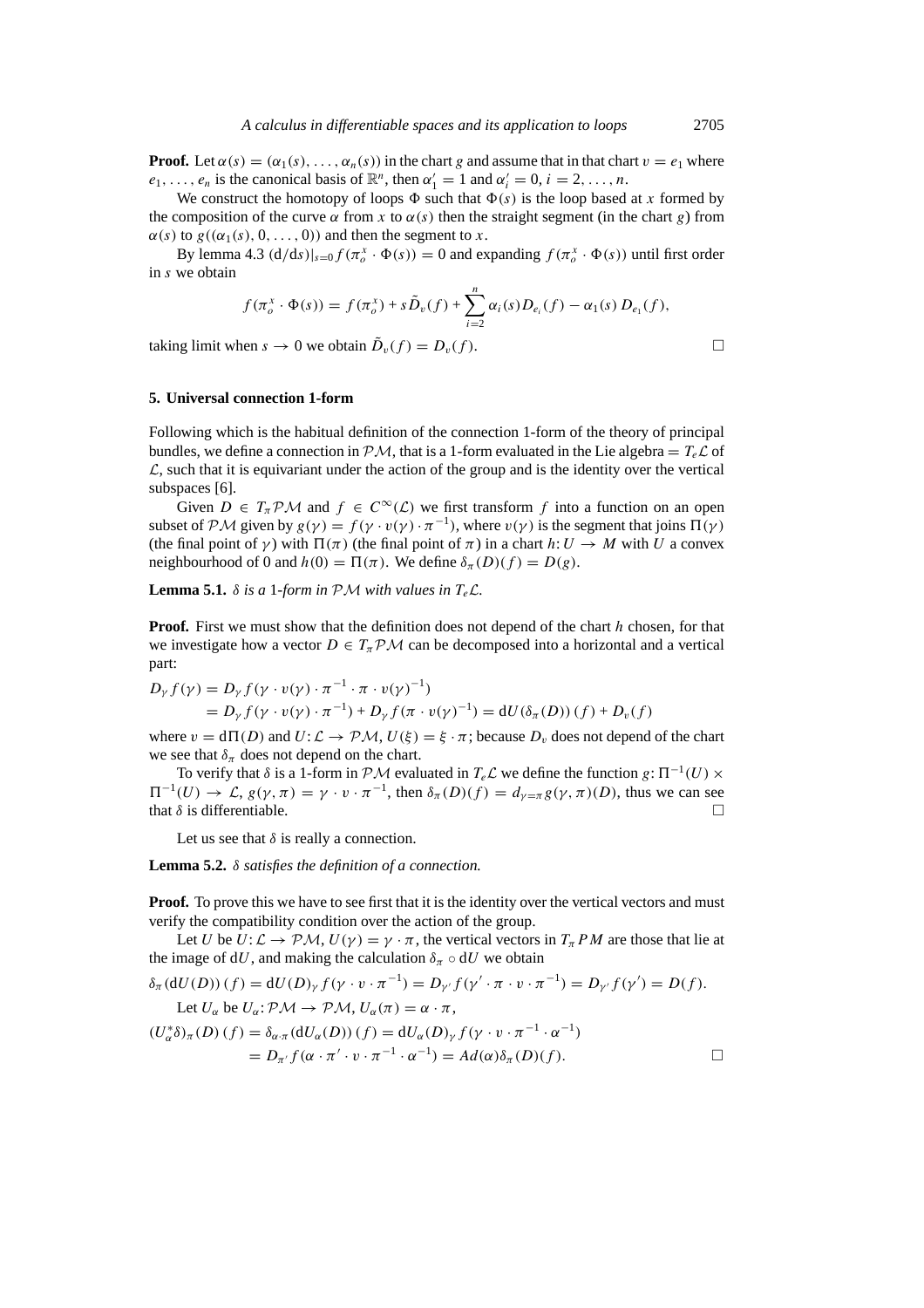As an illustrative example let us see how the connection derivative given in [8] enters into this context. Let us take a section of the bundle around the point of the fibre over  $x, \pi^x_o$ . That means an election of a family of curves  $\Phi: U \to \mathcal{PM}$  where *U* is an open neighbourhood of the *x* point  $y \Pi(\Phi(y)) = y, y \in U$ . Given a function  $f(\pi_o^x)$  we define the tangent vector to the section  $\Phi$  as the operator that applied to  $f$  gives

$$
\tilde{D}_v f(\pi_0^x) = \partial_v f \circ \Phi(x) = \frac{\mathrm{d} f(\pi_0^{x+\epsilon v})}{\mathrm{d} \epsilon}.
$$

We observe that the projection of this vector over *M* is *v*.



Figure 2. The figure on the left represent a trivialization. Those on the right are the vertical and horizontal vectors decomposing the tangent vector into the trivialization.

### **6. The loop derivative as a curvature**

In this section, we will see that the loop derivative defined in [8] represents the curvature of the universal connection 1-form defined above.

**Definition 6.1.** *The loop derivative is a vector field in*  $\mathcal L$  *that applied to a function*  $f(\gamma)$ *,*  $\gamma \in \mathcal L$ *is*

$$
\Delta_{u,v}(\pi_o^x) f(\gamma) = \frac{\partial^2 f(\pi \cdot \Box \cdot \pi^{-1} \cdot \gamma)}{\partial \epsilon_1 \partial \epsilon_2}
$$

*where*  $\square = \square_{\epsilon_1, \epsilon_2}$  *is the parallelogram, taken in a local chart of M, with vertex at x and edges in the directions of the vectors <i>u* and *v* with lengths  $\epsilon_1 \cdot ||u||$  and  $\epsilon_2 \cdot ||v||$ , respectively.

Its needs to be checked that the loop derivative does not depend on the chart used to define the parallelogram  $\Box$ , we postpone this until the end of this section.

The curvature form is written in terms of the connection form as (cf [6])

 $\Omega = d\delta + \frac{1}{2} [\delta, \delta].$ 

Since the curvature form is horizontal it suffices to evaluate it on horizontal vectors, that is Mandelstam derivatives *Dµ*, *Dν* that are horizontal vector fields defined in a neighbourhood of the point *x*.

In this context applying the expression for the exterior derivative given in section 3, and evaluating the curvature on the horizontal fields  $D_{\mu}$ ,  $D_{\nu}$  we obtain

$$
\Omega(D_{\mu}, D_{\nu}) = \frac{1}{2} [D_{\mu} \delta(D_{\nu}) - D_{\nu} \delta(D_{\mu}) - \delta([D_{\mu}, D_{\nu}]) + [\delta(D_{\mu}), \delta(D_{\nu})] \big]
$$
  
=  $-\frac{1}{2} \delta([D_{\mu}, D_{\nu}]) = -\frac{1}{2} [D_{\mu}, D_{\nu}],$ 

because the connection form is null on horizontal vectors and is the identity on vertical vectors and  $[D_{\mu}, D_{\nu}]$  is vertical.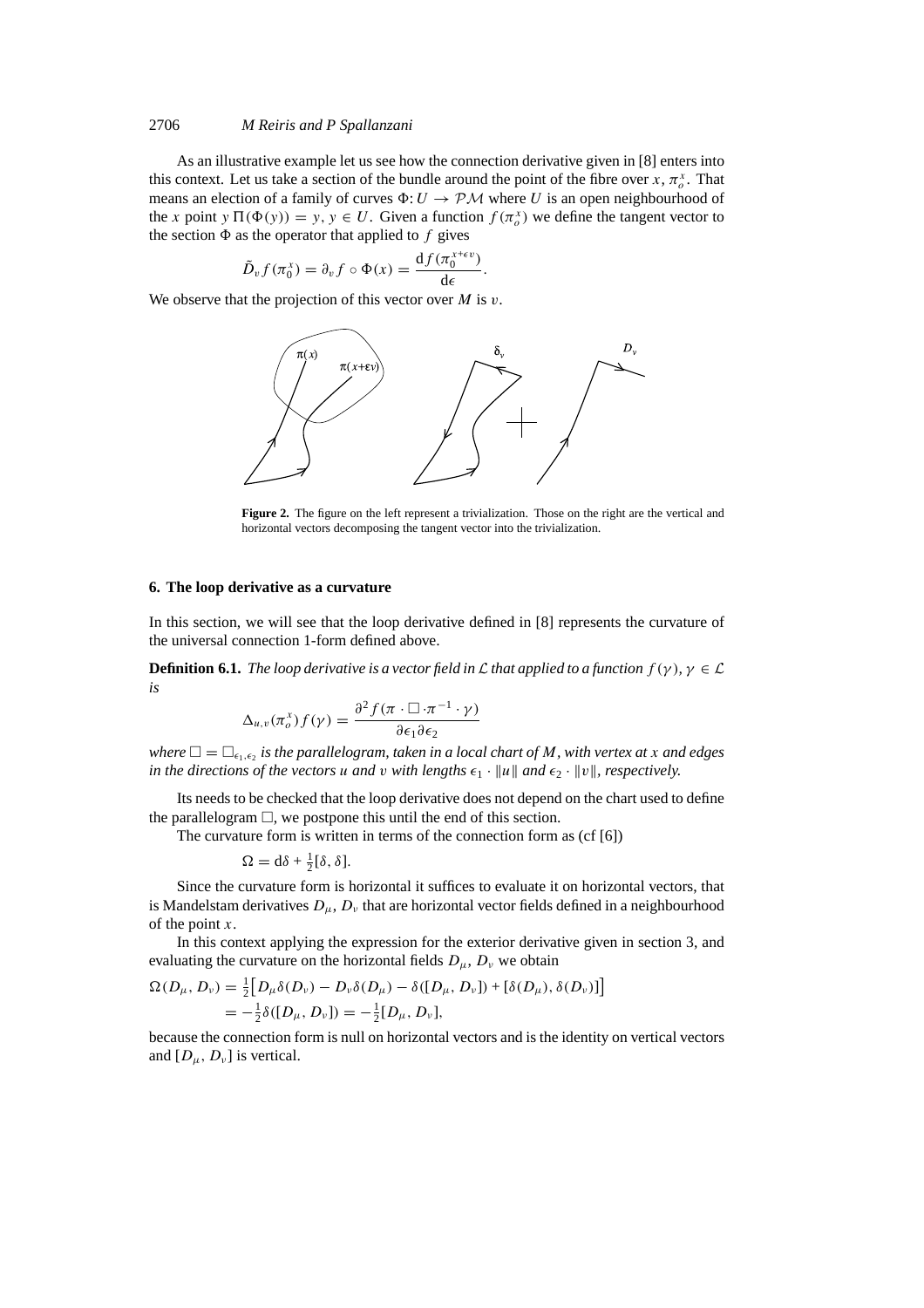In [8] it is proved that

$$
[D_{\mu}, D_{\nu}] = \Delta_{\mu, \nu},
$$

thus

$$
\Delta_{\mu,\nu}=-2\Omega(D_{\mu},D_{\nu}).
$$

This also proves that the loop derivative does not depend on the chart taken in the definition, because the Mandelstam derivative does not depend on any chart.

In this context the Bianchi identity presented in [8] follows naturally from the Bianchi identity for the curvature in *PM*

$$
d\Omega = [\delta, \Omega],
$$
  

$$
d\Omega(D_{\mu}, D_{\nu}, D_{\xi}) = D_{\mu} \Delta_{\nu, \xi} + D_{\nu} \Delta_{\xi, \mu} + D_{\xi} \Delta_{\mu, \nu} = 0
$$

because  $[\delta, \Omega](D_{\mu}, D_{\nu}, D_{\xi}) = 0.$ 

### **7. Some examples**

Every principal bundle can be seen as an extension of the path bundle [6]. The bundle morphism is expressed

$$
f(\pi_o^x) = \Pi(\pi G_o^x),
$$

where  $\Pi(\pi G_o^x)$  is the final point of the horizontal path in *GM*, that is projected over  $\Pi_o^x$ . We also have the following identity between the connections:

$$
f^*\theta = \mathrm{d} H \circ \delta.
$$

Helped with this formula, the identities presented in [8] are,

$$
\delta_{\mu}(x)H(\gamma) = A_{\mu}(x)H(\gamma) = dH \circ \delta(\tilde{D}_{\mu});
$$
  

$$
\Delta_{\mu,\nu}(\pi_o^x)H(\gamma) = F_{\mu\nu}(x)H(\gamma) = dH \circ \Omega(D_{\mu}, D_{\nu}).
$$

As another example we consider the vector fields in  $\mathcal{L}$ ,  $C(X)$ , where *X* is a vector field in *M* defined as

$$
C(X)f(\gamma) = \frac{\mathrm{d}}{\mathrm{d}s}\bigg|_{s=0} f(\varphi_X(s) \circ \gamma),
$$

we prove that

$$
[C(X), C(Y)] = C([X, Y])
$$

that is, the operators  $C(X)$  satisfy the commutation relations of the diffeomorphism constraint of general relativity.

The group of diffeomorphisms of *M*, Diff*(M)*, has a structure of differentiable space and given a vector field *X* in *M* we can associate a vector field  $V(X)$  in Diff $(M)$ . Let  $\varphi$ : Diff $(M) \times \mathcal{L} \to \mathcal{L}$  be the action of Diff $(M)$  in  $\mathcal{L}$  and let  $\overline{V}(X)$  be the vector field  $(V(X), 0)$ in Diff(*M*)  $\times$  *L*, then it follows that  $d\phi \circ \overline{V}(X) = C(X) \circ \phi$ ; the proof follows by showing that  $[V(X), V(Y)] = V([X, Y])$  and the familiar identity  $[d\phi \circ Z_1, d\phi \circ Z_2] = [Z_1, Z_2] \circ \phi$ .